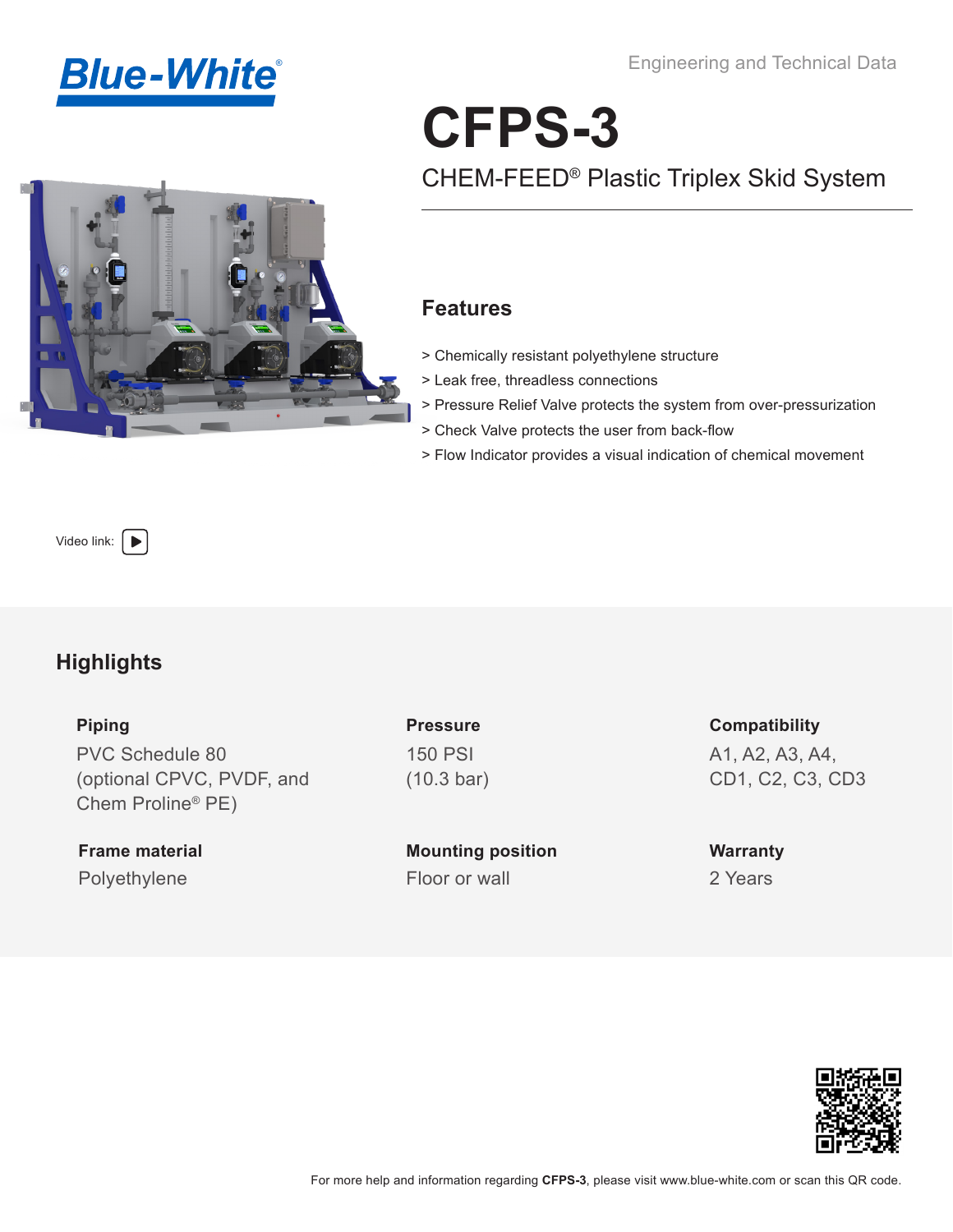# **Engineering Specifications**

| <b>Skid</b>                            | Chemically resistant polyethylene structure                                                                                                                                                                                                                   |
|----------------------------------------|---------------------------------------------------------------------------------------------------------------------------------------------------------------------------------------------------------------------------------------------------------------|
|                                        | FLEXFLO® A1, A2, A3 or A4 peristaltic pumps                                                                                                                                                                                                                   |
| Pump (sold separately)                 | CHEM-FEED® CD1, C2, C3 or CD3 diaphragm pumps                                                                                                                                                                                                                 |
| <b>Piping</b>                          | 1" Inlet & 1/2" outlet PVC schedule 80<br>(optional CPVC, PVDF, Chem Proline®)                                                                                                                                                                                |
| <b>Seals</b>                           | FKM seals (optional EPDM)                                                                                                                                                                                                                                     |
| Tubing (T)                             | Reinforced braided PVC, 200 psi max, meets NSF std. 51.<br>The pump inlet and outlet flexible tubing connections are terminated to<br>half unions and secured to the barbed fitting with stainless steel<br>clamps. (Optional: 1/2" PTFE, 1/4" PE, 1/4" PTFE) |
| <b>Tubing Clamps</b>                   | 300 series SS band, 400 series SS screw                                                                                                                                                                                                                       |
| Unions (U)                             | PVC body, schedule 80 (optional CPVC, PVDF)                                                                                                                                                                                                                   |
| <b>Ball Valves (V)</b>                 | True unions, PVC body, PTFE shaft bearings and seats<br>(optional CPVC, PVDF)                                                                                                                                                                                 |
| <b>Pressure Relief Valve (PRV)</b>     | PVC body, PTFE primary diaphragm seal. Non-wetted components:<br>EPDM secondary seal, zinc plated steel spring, stainless steel external<br>hardware, HDPE pressure adjustment screw. Infinite adjustment from<br>10-150 psi. (optional CPVC, PVDF)           |
| <b>Calibration Cylinder (CC)</b>       | PVC body, PVC end caps, 1/2" PVC pipe outlet vent<br>Available volumes: 1.6 GPH (100ml), 4 GPH (250ml), 8 GPH (500ml),<br>16 GPH (1000ml), 32 GPH (2000ml), and 64 GPH (4000mL).                                                                              |
| <b>Pulsation Dampener (PD)</b>         | CPVC body, 10 cubic inch volume (optional PVDF)                                                                                                                                                                                                               |
| Gauge W/Guard (G)                      | Gauge: liquid filled stainless steel with blowout plug, bottom mount, 1/4"<br>NPT theads. Available pressure ranges: 0-30 psi, 0-100, psi, 0-200 psi.<br>Guard: PVC body, temperature compensated oil filled. (optional CPVC,<br>PVDF)                        |
| <b>Check Valve (CV)</b>                | PVC body. Cracking pressure: 1.0-1.5 psi<br>Maximum working pressure: inlet = 150 psi, back = 100 psi<br>(optional CPVC, PVDF)                                                                                                                                |
| Flow Indicator (F)                     | Machined cast acrylic, PVC connections, ceramic ball, PVDF ball stop,<br>PVC half unions                                                                                                                                                                      |
| Y Strainer (S)                         | PVC body, 1/32" Mesh (optional CPVC, PVDF)                                                                                                                                                                                                                    |
| <b>Pressure Switch (PSH)</b>           | 316 Stainless Steel                                                                                                                                                                                                                                           |
| <b>Back-Pressure Valve (BPV)</b>       | PVC body, 0-150 PSI Range (optional CPVC, PVDF)                                                                                                                                                                                                               |
| <b>Universal Mounting Blocks</b>       | <b>PA 12</b>                                                                                                                                                                                                                                                  |
| <b>Pump Extended Mounting Brackets</b> | 316 Stainless Steel                                                                                                                                                                                                                                           |
| <b>Skid Mounting Foot Pads</b>         | 316 Stainless Steel                                                                                                                                                                                                                                           |
| <b>Mounting Hardware</b>               | 304 Stainless Steel - Floor mounting only acceptable                                                                                                                                                                                                          |
| <b>Maximum Working Pressure</b>        | 150 psig (10.3 bar)                                                                                                                                                                                                                                           |
| <b>Operating Temperature</b>           | 14 °F to 115 °F (-10 °C to 46 °C)                                                                                                                                                                                                                             |
| <b>Maximum Overall Dimensions</b>      | 72"W x 49.50"H x 35.0"D (82.88W x 125.73H x 88.90D cm)                                                                                                                                                                                                        |
| <b>Approximate Shipping Weight</b>     | Standard: 200 lb. (91 Kg) with mounted pumps: 240-380 lbs (172 Kg)                                                                                                                                                                                            |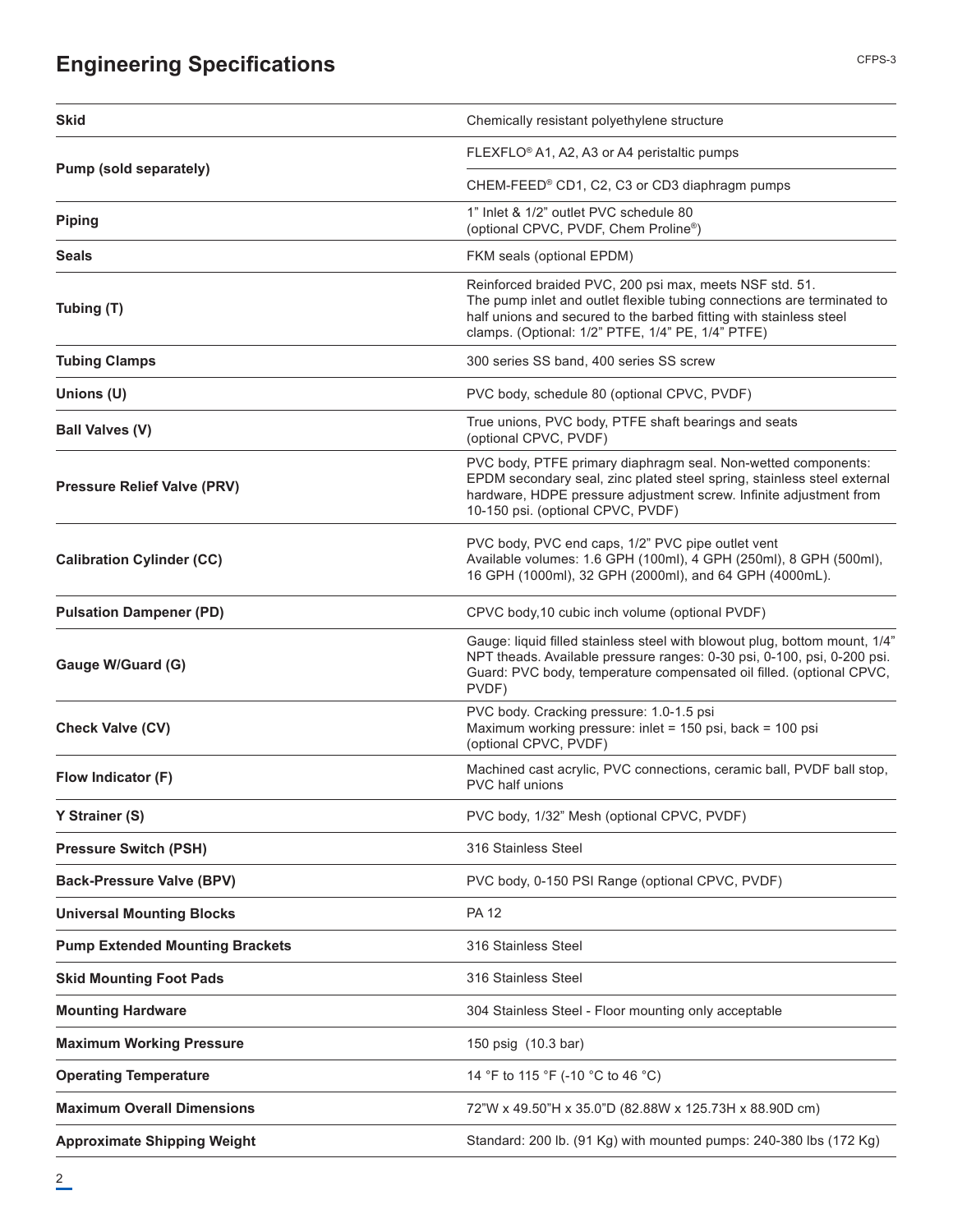

## **Dimensions**



| Dim.         | Inch                   | cm | Dim | Inch                 | cm    |
|--------------|------------------------|----|-----|----------------------|-------|
|              | A 72.00" 182.88        |    |     | $E = 49.50$ " 125.73 |       |
|              | <b>B</b> 76.00" 193.04 |    |     | $F = 32.91"$ 83.59   |       |
| $\mathbf{c}$ | 44.85" 113.92          |    | G   | 35.00"               | 88.90 |
| D            | 48.57" 123.37          |    |     |                      |       |